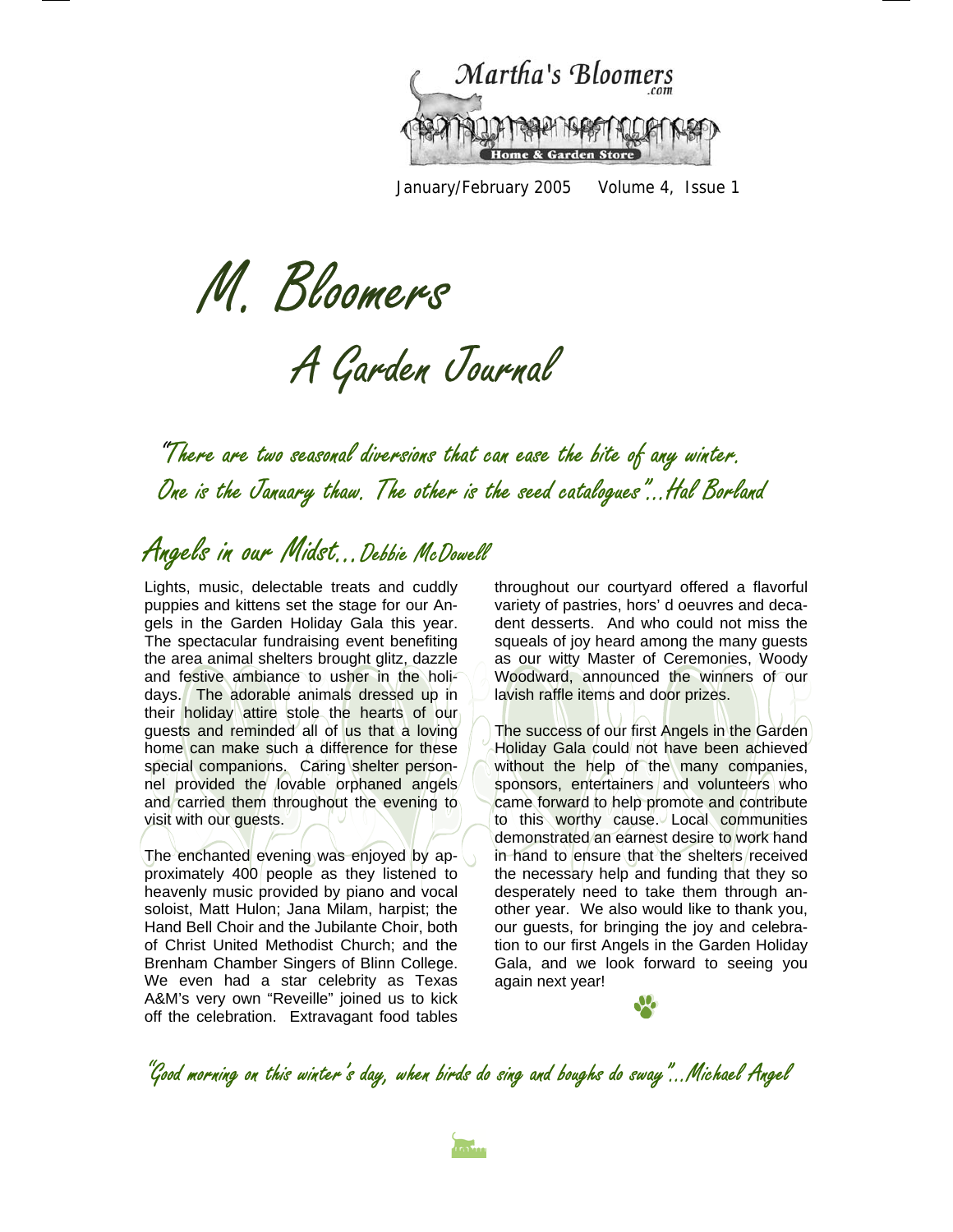# Special Thanks...Debbie McDowell

The success of our Angels in the Garden Holiday Gala benefiting the area animal shelters could never have been achieved without the generosity of the many businesses and individuals who donated their time, monetary offerings and gift donations. Our sincere thanks go out to all of those listed below who took part in this worthy endeavor. Please shop these area merchants as a thank you for their contributions to our community.

### **Sponsors**

College Station: All Pet's Medical; Central Texas Sports Medicine- Dr. Rick Seabolt; First Bank of Snook.

Navasota: Mid-South Synergy; Victorian Bed & Breakfast; Bank of Navasota.

### **Cash Donations**

Bill and Diane Welch – College Station. Rheumatology of Brazos Valley- Dr. Nancy Scheinost; Dorothy Allen; Dr. and Mrs. Cannon® – all of Bryan.

Susan Whiteford - Brenham. Wayne and Joan Mednick - Montgomery. GW and Sherry Broussard - Kingwood. Barbara Patterson; Jack Allyn; Charles and Carol Bennett – all of Houston. Jane Ferguson – Ft. Worth. Newcomb Service Company- David Newcomb – Hempstead.

Mr. and Mrs. William S. Perry – Henderson.

### **Gift Donations**

College Station: All Pet's Medical; Petco; Coufal-Prater Equipment Company, Benjamin Knox Gallery; SAS Trading Company; Casa Ole; Copy Corner; McAlister's Deli; Girl Scouts of America; Jacque's Toys and Books; Shammy Car Wash; Farm Patch; Sam Sassaman of Harley Davidson; Wiggles and Wags; Brad Brown Agency.

Bryan: Brazos Animal Shelter; Little Red Schoolhouse; Keta's Hallmark; Messina Hof Winery and Resort; Kelley Durham; Party Time Rentals; Kingdom Animal Hospital; Cravey Limousine; Stouhal Tire; Countrywide Home Loans; Nolen's Tuxedo; Christopher's World

Grille.

Snook: Slovacek Sausage Company.

Brenham: Brenham Trophy Company; Monastery of St. Clare; Tom and Ann Brady; Peter Emerson Silversmith; Brenham ISD; Susan Abouhalkah.

Navasota: Navasota Medical Center- Dr. Scamardo, Dr. Prihoda and Dr. Selva; BJ and Pat Gruner; Fountainview Salon-Spa-Fitness; Turner Pierce & Fultz Ace Hardware; Petals 'n Bloomers Florist; Mid-South Synergy; J. Youens; Hard Bonez Barkery; Merial Drug Co.; Voss Rd. Animal Clinic; Ft. Dodge Pharmaceuticals; Stacey Porter; Dewberry Hill Veterinary.

Houston: Treesearch Farms.

El Campo: Greenleaf Nursery.

Jacksonville: Roy Rawlinson Plant Farm.

### **Entertainment**

Matt Hulon-pianist/vocal soloist-Navasota. Jana Milam– harpist.

Hand Bell Choir and Jubilante' Choir – Both from Christ United Methodist Church-College Station.

Holze Music Company-College Stationkeyboard and amp.

Brenham Chamber Singers - Blinn College – Brenham.

### **Special Appearance**

Texas A&M's One and Only "Reveille".

#### **Master of Ceremonies**

Woody Woodward – pastor of Brenham Bible Church.

#### **Media Coverage**

Cox Media The Navasota Examiner The Eagle Grimes County Edition

#### **Graphic Designer**

Abigail Johnson of Wired Ranch - Bryan

#### **Valets**

Bluebonnet Motors; Thompson County Ford

#### **Other Services & Contributions**

The City of Navasota; BFI Waste Management; Wal-Mart; Brookshire Brothers.

### **Master Gardener Classes for 2005!**

Master Gardener Classes February 2— April 26. 8:30 am until 12:30 pm.

All classes will be on Tuesdays except the first class which is on a Wednesday. Class will be held in the Go Texan Building at the Grimes County Fairgrounds. Contact Julia Cosgrove at (979) 921-0538.

"...Leaves aswirl with gulls made wild by winter"...George Seferis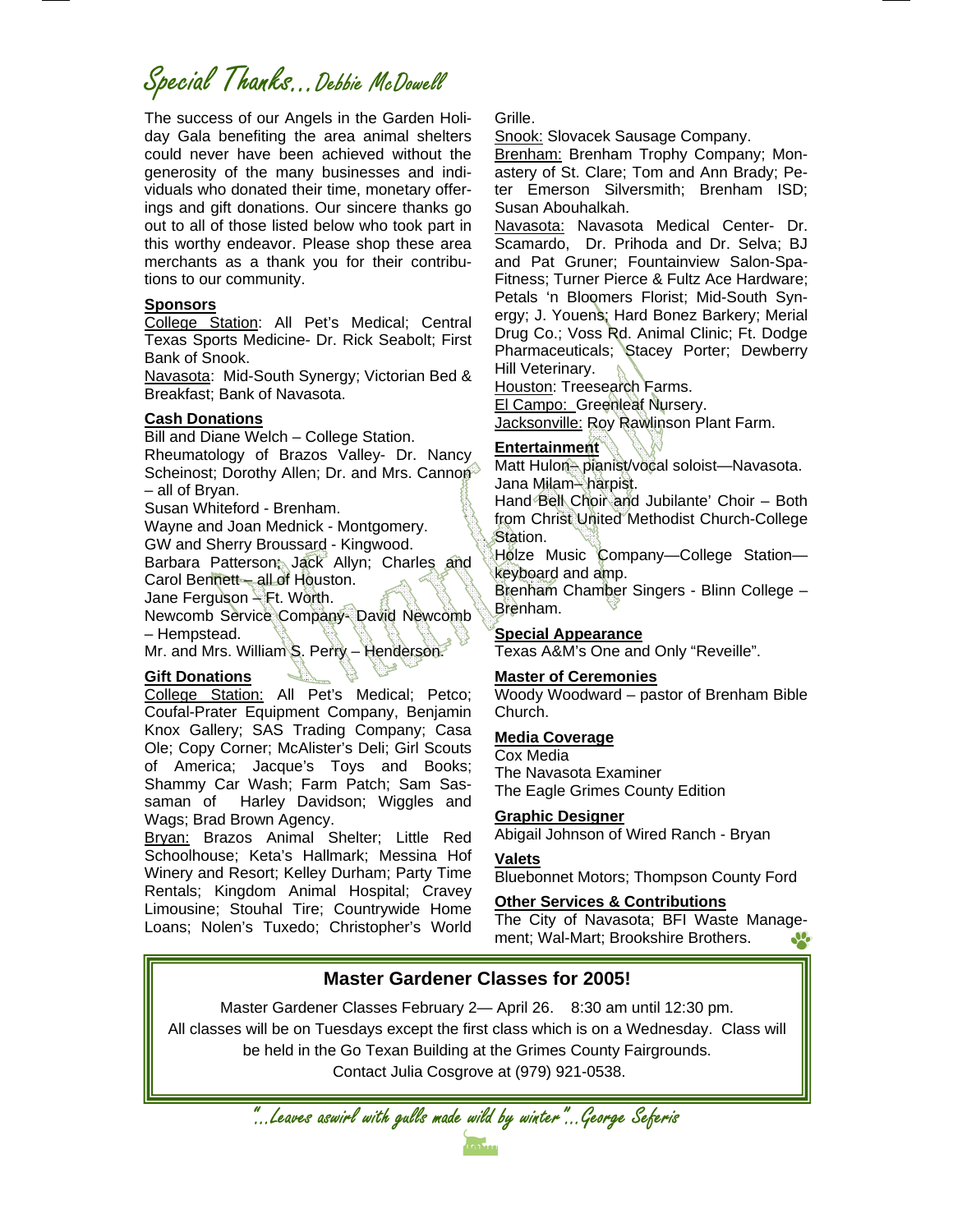# Shear Glamour in the Garden...Candace Wingo

**From Fleece To Fashion - An Alpaca Garment Fashion Show and Luncheon...**Years ago, alpacas lived only in South America and alpaca garments were worn exclusively by Incan royalty.

Today alpacas live in many countries around the world, and it is a little known fact that the Navasota area has the largest concentration of alpaca ranches anywhere in Texas.

With winter upon us, few other materials, either natural or synthetic, can lay claim to alpaca's light, durable and excellent thermal qualities.

Come experience the warmth and luxury of genuine alpaca. Join us at Café M. Bloomers on Saturday, February 5, for Fleece to Fashion: Alpaca Trunk Show and Luncheon. Presented by the Alpaca Ranches of South Central Texas, you will view both male and female models as they casually stroll from table to table for your viewing of the latest in alpaca fashion.

This event would not be complete without our expert floral designer, Tricia Barksdale of Petals 'n Bloomers presenting her latest floral creations. Many of her beautiful fresh and silk creations will displayed on the luncheon tables.

Café M. Bloomers will serve a delicious lunch which will include a salad of mixed greens with pecans, rolls, cranberry chicken with wild rice, and chocolate ganache cheesecake.

As a special touch, there will be several alpacas strolling around the grounds and throughout the gardens. Come and meet these gentle, loveable animals. Listen to them hum, feel their soft fleece, or maybe give one a hug around the neck.

Alpaca garments will be for sale following the luncheon and show; and the Navasota area alpaca ranchers will be available to answer any questions you might have about the animals themselves. Don't miss this event, as it is truly one of a kind.

> Make your reservations today! Saturday, February 5 Two seatings available: 11:00 AM and 1:30 PM \$25/pp.

Call Café M Bloomers at **(936) 870-3277**  to make your reservations today. Reservations confirmed by credit card are required. Seating is limited.

**SP** 

#### **Bluebonnets are Back at Petals 'n Bloomers!**

Fresh cut long-stem Bluebonnets Now Available weekly from January to May! These fresh cut long-stem beauties have a great shelf-life, lasting up to 10 days!

### Romance at the Café...Pamela Hays, Staff

**Romance your Valentine**…Café M. Bloomers will be open for two evenings to allow you to romance your Valentine. We will be serving candlelight dinner on Saturday, February 12 and again on Monday, February 14. Both evenings will offer two seatings—one at 5:30 pm and one at 8:00 pm. These special evenings will offer a menu choice of Cranberry Pork Tenderloin, Mushroom Chicken, or Beef Stroganoff. Each entrée will be served with a spinach pecan salad, wild rice, vegetable medley, homemade bread and of course...a dessert to share with your sweetheart.

Seating reservations must be confirmed with a credit card or prepayment guarantee. The price for this event will be \$25/pp plus tax,

gratuity, and alcoholic beverages. There will be limited reservations so make your plans early.

Call Café M. Bloomers

**(936) 870-3277**  to reserve your table now!

And don't forget flowers for your Valentine...Tulips, Daffodils, Ranunculus, Anemones, Godetia...and you thought Valentines flowers had to be roses?

Order Flowers for Your Valentine Today!

Petals 'n Bloomers Florist **(936) 825-8577**.

"From winter we learn silence and acceptance and the stillness thickens"...Gail Barison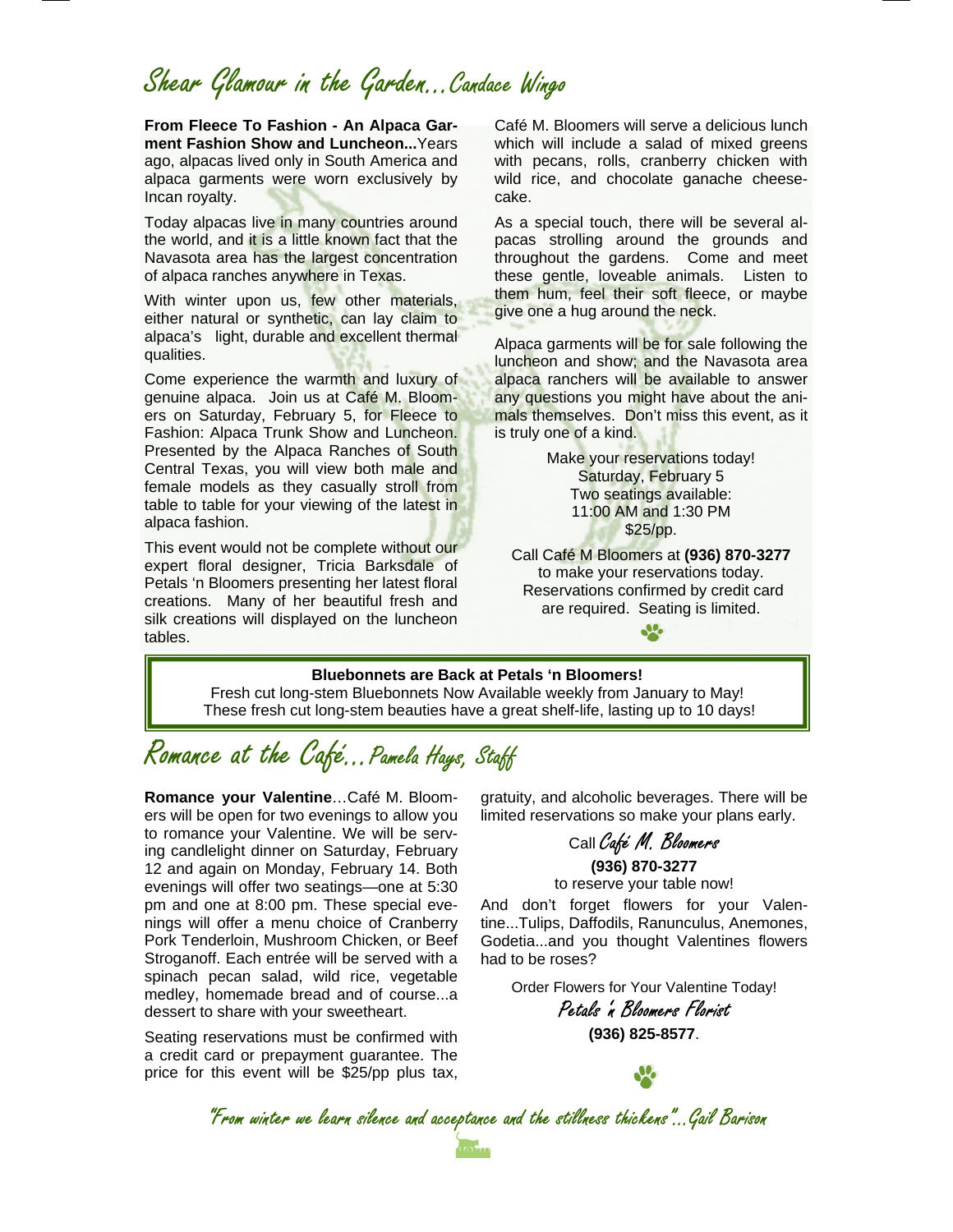# From the Hot House...David Albrecht, Horticulturist

Figs, *Ficus carica,* have been present in what is now the United States since at least 1765. Syria is where figs are thought to have originated several hundred years before the birth of Christ, so introduction to North America is relatively recent.

At one time, figs were a staple in almost every Texas home garden, and there was actually a fig industry here in the early 1900's. This industry was virtually based on a single variety of the more than 700 varieties grown world wide. This variety was "magnolia', and was considered a good variety for many years. Over the past 100 years mainly "Celeste', 'Brown Turkey', 'Texas Everbearing', and 'Magnolia' have been the choices of Southern gardeners.

'Celeste' is the most cold-hardy of the group, and is the best choice for the Northern part of the state. 'Celeste' produces one crop per

# Decorating Tips…Tricia Barksdale, Petals 'n Bloomers

**China, Chintz & Charm—Antique/Floral**  Take a walk down memory lane with us! **Luncheon.**..If you love antiques, or if you love flowers, you will love seeing them combined at this luncheon.

Fresh and silk floral designs will be arranged in china and crystal. Individual pieces such as creamers, sugar bowls, pitchers, cake plates and soup tureens become even more beautiful when they hold flowers. These floral arrangements will grace tables dressed with vintage scarves and hats.

This luncheon will be a fun way to escape the dreary weather and anticipate a glorious Spring! When you see what can be done with your own collection of china and crystal, you will cherish your pieces even more.

# Suggestions to Martha and Bloomer...

Ellen & Michael Albertson, from "Temptations write…Not only will culinary herbs and spices spice up your love life, eating them on a regular basis can also make you healthier by boosting the immune system and decreasing your risk of cardiovascular disease and hypertension.

Sprinkling cinnamon, thyme, tarragon, and cumin on meat killed up to 80 percent of bacyear around mid-June, and has a closed eye which helps to ensure a high quality crop.

'Brown Turkey' and 'Texas Everbearing' are actually the same, but with two names. This tree produces two crops. The first crop, maturing in May, produces very large fruit on the previous years growth. This is known as a Breba crop. The second crop is produced on the current years growth, and yields a greater number of slightly smaller fruit in late June. The eye of 'Texas Everbearing' is moderately closed yielding high quality fruit.

'Magnolia' was probably the most frequently planted fig in the South over the past 100 years. However, this variety is no longer recommended since the fruit is susceptible to cracking during prolonged periods of wet weather and becoming sour due in part to the very open eye.



China, Chintz & Charm—Antique/Floral Luncheon is Monday, Jan. 24 at Café M. Bloomers. \$25/pp. Two seatings available — 11 am and 1:30 pm. Seating is limited and all reservations must be confirmed with a credit card or prepayment guarantee. Call Café M. Bloomers at

Mark your calendar for these upcoming dates: **February 5**—Fleece to Fashion: Alpaca Trunk Show and Luncheon and

**(936) 870-3277** for your luncheon reservation!

**February 14**—Valentine's Day—the Early Bird gets the prettiest flowers! Send a Smile Any Day!

> Petals n Bloomers Florist **(936) 825-8577**

teria and other microbes, preventing food poisoning, according to researchers from Cornell University. Garlic, onions, allspice, and oregano destroyed almost 100 percent of the microscopic invaders.

That's one reason why, in hot climates where food-borne illness is a potential hazard, people use a tremendous amount of herbs and spices in their food.

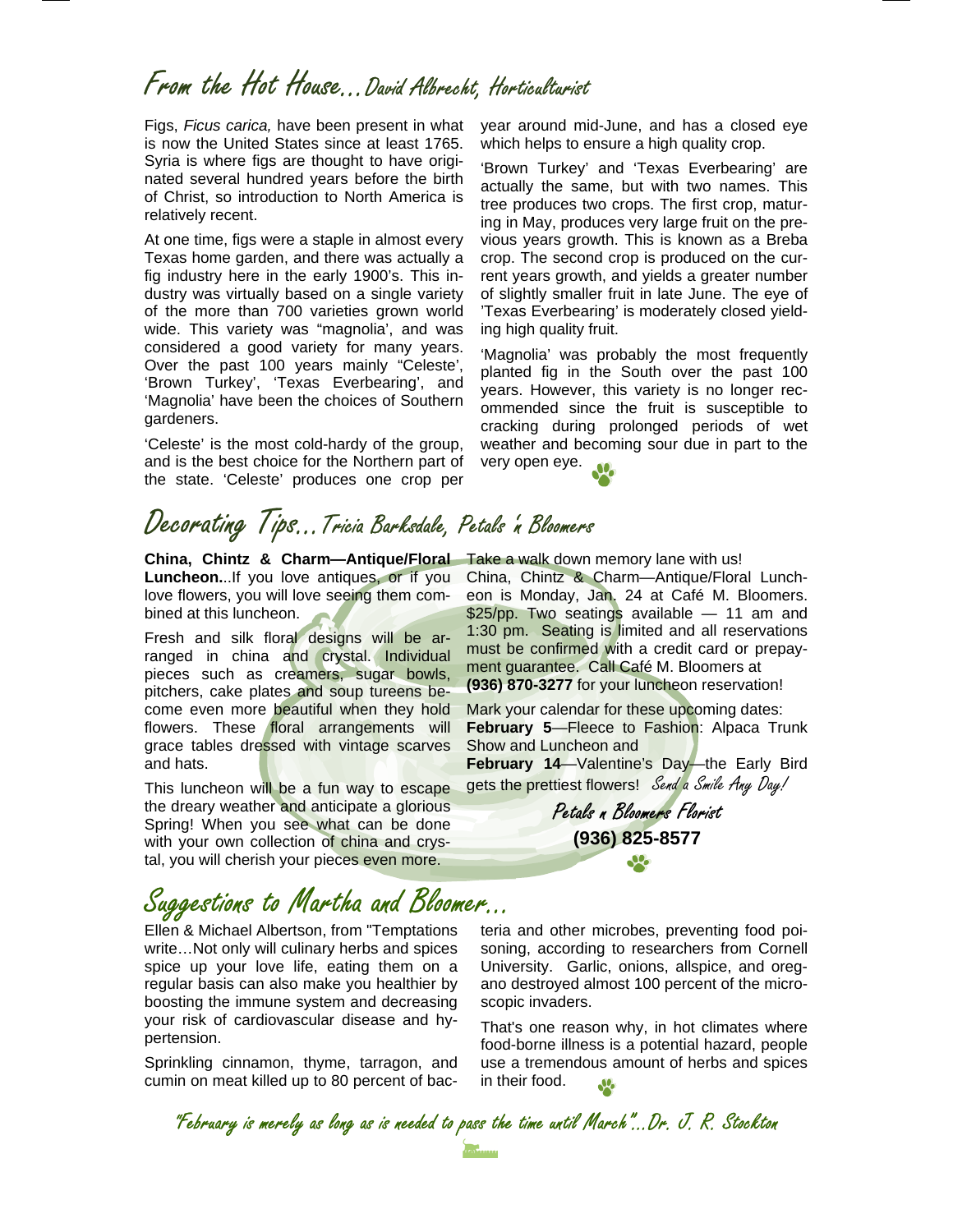### Ask Martha & Bloomer….



Dear Martha: Santa brought me a Christmas Cactus. How much water does it need?

**Martha here....**Any Christmas Cactus that is still blooming after the New Year will appreciate water when the container feels light and the soil is dry about one inch from the top. Water thoroughly and don't water again until the container feels light.

**Dear Bloomer:** Ooops, I forgot to turn over my compost pile during the Fall. Is it too late?

**Bloomer here...** If you did not get the compost pile turned over in

the Fall you can turn it now.

# Honeysuckle...Good vs. Bad...Karen Breneman

The honeysuckles, *Lonicera* species, are easy to grow plants-vines or small shrubs, evergreen to semi-evergreen or deciduous, most with fragrant tubular flowers. The Southern Living Garden book lists 12 species, but not all honeysuckles are desirable landscape plants.

The Japanese honeysuckle *Lonicera japonica*  with yellow and white blossoms, common along fence rows in the country and in many home landscapes is not a native plant, but an escaped landscape plant. This exotic, invasive vine native to Japan is reducing diversity of native plants and destroying important habitat. This destruction leads to reduced number of species, both plant and animal, and in extreme cases can lead to extinction of a species. Studies have shown that song birds nesting in the exotic vine have a higher predation rate than similar birds nesting in native honeysuckle. This plant does not belong in Texas and should not be planted or sold.

Coral honeysuckle *L. sempervirens* is a native honeysuckle-a favorite of hummingbirds and butterflies. The clumps of two-inch long red trumpet flowers appear in early spring during the hummingbird migration with occasional blooms throughout the year. A yellow flowered variant is available. All parts of this evergreen (except in extreme winters) vine are desirable from the nectar filled blooms, grayish green leaves, to the red berries in the fall-a favorite stop for berry eating song birds. There is no fragrance as in the exotic, invasive Japanese honeysuckle.

Coral honeysuckle climbs by twinning, is drought tolerant, prefers part shade, less invasive than the exotic, and is a tidy vine for pergolas or trellises near walkways. Sometimes called a trumpet honeysuckle this vine is not related to the native trumpet vine *Campsis radicans* which is a larger rampant vine with clumps of red, yellow, or orange 3-4 inch long trumpet flowers. *C. radicans* is deciduous, climbs with aerial rootlets which can be damaging and is best in a large landscape with large trees.

Other species, some exotic, make nice landscape plants. Buy only the native species and when you find *L. japonica* inform the nursery of its bad habits.  $\mathbf{M}_{\bullet}$ 

# What's Cooking at the Café... Pam Hays

**Cooking Schools are returning**…Café M. Bloomers welcomes back Chef Erin McFarlane. Erin will be presenting our daytime and evening cooking schools from January to March. The format for the daytime cooking schools will be a one hour demonstration at 10:30 am followed by a luncheon.

The format for the evening cooking schools will be a two hour demonstration beginning at 6:30 pm with a sampling of each course, including complimentary wine.

All cooking schools have limited seating and reservations must be confirmed with a credit card or prepayment guarantee. Daytime cooking schools are \$25/pp, and evening cooking schools are \$40/pp.

The schedule for first quarter cooking

schools is as follows:

#### **Daytime Cooking Schools**

**"Easy and Elegant French Desserts"** —Friday, January 28.

**"New Ideas on Cheesecake"** - Friday, February 18. **"Pies, Pies, Pies"** - Friday, March 25.

#### **Evening Cooking Schools**

**"Winter Gathering for Friends"** - Tuesday, January 11.

**"Valentine's Day: "A" is for Aphrodisiac"** - Tuesday, February 8.

**"Classic French Dining"** - Tuesday, March 8. Make your reservations early by calling

Café M. Bloomers **(936) 870-3277**